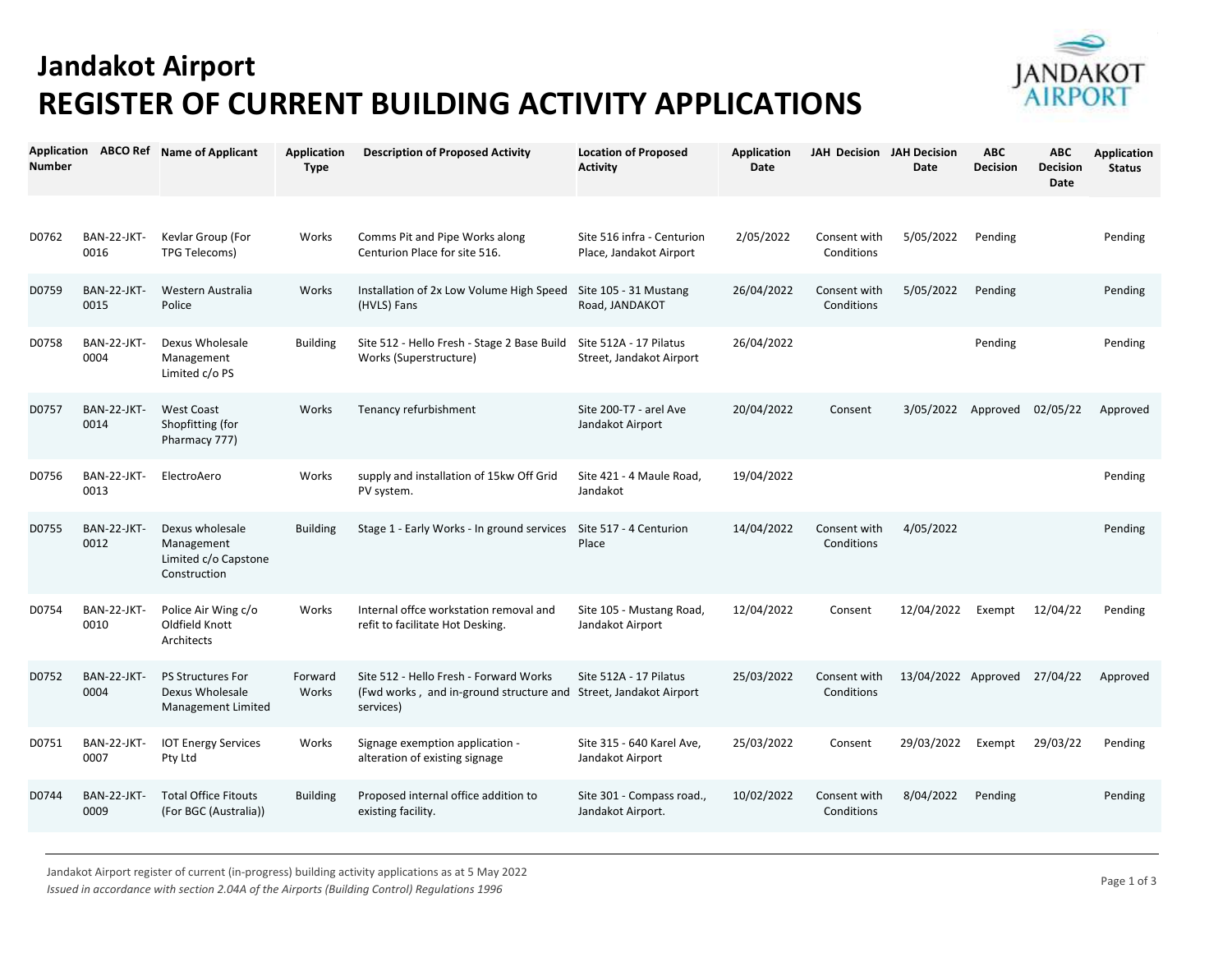## **Jandakot Airport REGISTER OF CURRENT BUILDING ACTIVITY APPLICATIONS**



| <b>Number</b> |                            | Application ABCO Ref Name of Applicant                | <b>Application</b><br><b>Type</b> | <b>Description of Proposed Activity</b>                                           | <b>Location of Proposed</b><br><b>Activity</b>      | <b>Application</b><br>Date | JAH Decision JAH Decision  | <b>Date</b>                  | <b>ABC</b><br><b>Decision</b> | <b>ABC</b><br><b>Decision</b><br>Date | <b>Application</b><br><b>Status</b> |
|---------------|----------------------------|-------------------------------------------------------|-----------------------------------|-----------------------------------------------------------------------------------|-----------------------------------------------------|----------------------------|----------------------------|------------------------------|-------------------------------|---------------------------------------|-------------------------------------|
| D0743         | <b>BAN-22-JKT-</b><br>0004 | JAH c/o PS Structures                                 | Works                             | Bulk Earthworks (Sites 511 - 512)                                                 | Site 511/512 - Corner<br>Spartan & Pilatus Streets. | 3/02/2022                  | Consent with<br>Conditions | 22/02/2022 Approved          |                               | 25/02/22                              | Approved                            |
| D0741         | BAN-22-JKT-<br>0003        | Swoop (Cirrus<br>Communications)                      | Works                             | Minor 5Ghz upgrade works on Axicom<br>monopole                                    | Site 305B - Aztec Drive<br>Jandakot                 | 13/01/2022                 | Consent with<br>Conditions | 27/01/2022 Approved          |                               | 01/02/22                              | Approved                            |
| D0740         | <b>BAN-22-JKT-</b><br>0001 | Canon Foods                                           | Works                             | Stage 3 - (staged) Lessee Fitout Works                                            | Site 21A - 12 Marriott<br>Road Jandakot             | 17/12/2021                 | Consent with<br>Conditions | 22/03/2022 Approved          |                               | 04/04/22                              | Approved                            |
| D0739         | BAN-22-JKT-<br>0002        | <b>Fulton Hogan</b>                                   | Works                             | Telecommunications work (Pit, pipe &<br>cable Hauling)                            | Site 307 - Orion Road,<br>Jandakot Airport          | 12/01/2022                 | Consent with<br>Conditions | 28/01/2022                   | Pending                       | 31/01/22                              | Pending                             |
| D0734         | BAN-21-JKT-<br>0041        | Optus Mobiles c/o<br>CommPlan Pty Ltd                 | Works                             | Minor 5G upgrades of installation of<br>antennas and equipment                    | Site 305B - Aztec Drive,<br>Jandakot Airport.       | 24/11/2021                 | Consent with<br>Conditions | $6/12/2021$ Approved         |                               | 22/12/21                              | Approved                            |
| D0733         | BAN-21-JKT-<br>0038        | Capstone<br>Construction for<br>Jandakot City Pty Ltd | <b>Building</b>                   | Stage 2 (Full Works) - (superstructure)                                           | Site 516 - 2 Centurion<br>Place, Jandakot Airport.  | 18/11/2021                 | Consent with<br>Conditions | 21/12/2021 Approved 23/12/21 |                               |                                       | Approved                            |
| D0730         | BAN-21-JKT-<br>0033        | <b>PSStructures for</b><br>Jandakot City Pty Ltd      | <b>Building</b>                   | Stage 2 (Full) Works - Tyre distribution<br>warehouse                             | Site 307 - Site 307, 24<br>Orion Road Jandakot      | 13/10/2021                 | Consent with<br>Conditions | 19/10/2021 Approved          |                               | 08/12/21                              | Approved                            |
| D0729         | BAN-21-JKT-<br>0038        | Capstone<br>Construction for<br>Jandakot City Pty Ltd | <b>Building</b>                   | Stage 1 (Early Works) - (In ground<br>services, bases, foundations, insitu walls) | Site 516 - 2 Centurion<br>Place, Jandakot Airport.  | 13/10/2021                 | Consent with<br>Conditions | 18/10/2021 Approved          |                               | 04/11/21                              | Approved                            |
| D0728         | BAN-21-JKT-<br>0037        | Jandakot Airport<br>Holdings                          | Works                             | Construction of two storerooms and<br>mods to existing HV Switchrooms             | Site 7 - 2 Sabre Crescent,<br>Jandakot Airport.     | 7/10/2021                  | Consent                    | 15/10/2021 Approved          |                               | 29/10/21                              | Approved                            |
| D0722         | BAN-21-JKT-<br>0031        | Jandakot Airport<br>Holdings Pty Ltd                  | Works                             | Airside civil works (RFDS & Southern<br>Aviation)                                 | Site 65 (sundry works) -<br><b>JAH Airside</b>      | 2/09/2021                  | Consent                    | 9/09/2021                    | Approved 13/09/21             |                                       | Approved                            |
| D0719         | BAN-21-JKT-<br>0030        | <b>Chrome Construction</b><br>Pty Ltd                 | <b>Building</b>                   | New Hangar facility and hardstand.                                                | Site 109 - 21 Mustang<br>Road, Jandakot             | 3/08/2021                  | Consent with<br>Conditions | 31/08/2021 Approved          |                               | 01/09/21                              | Approved                            |

Jandakot Airport register of current (in-progress) building activity applications as at 5 May 2022 *Issued in accordance with section 2.04A of the Airports (Building Control) Regulations 1996*